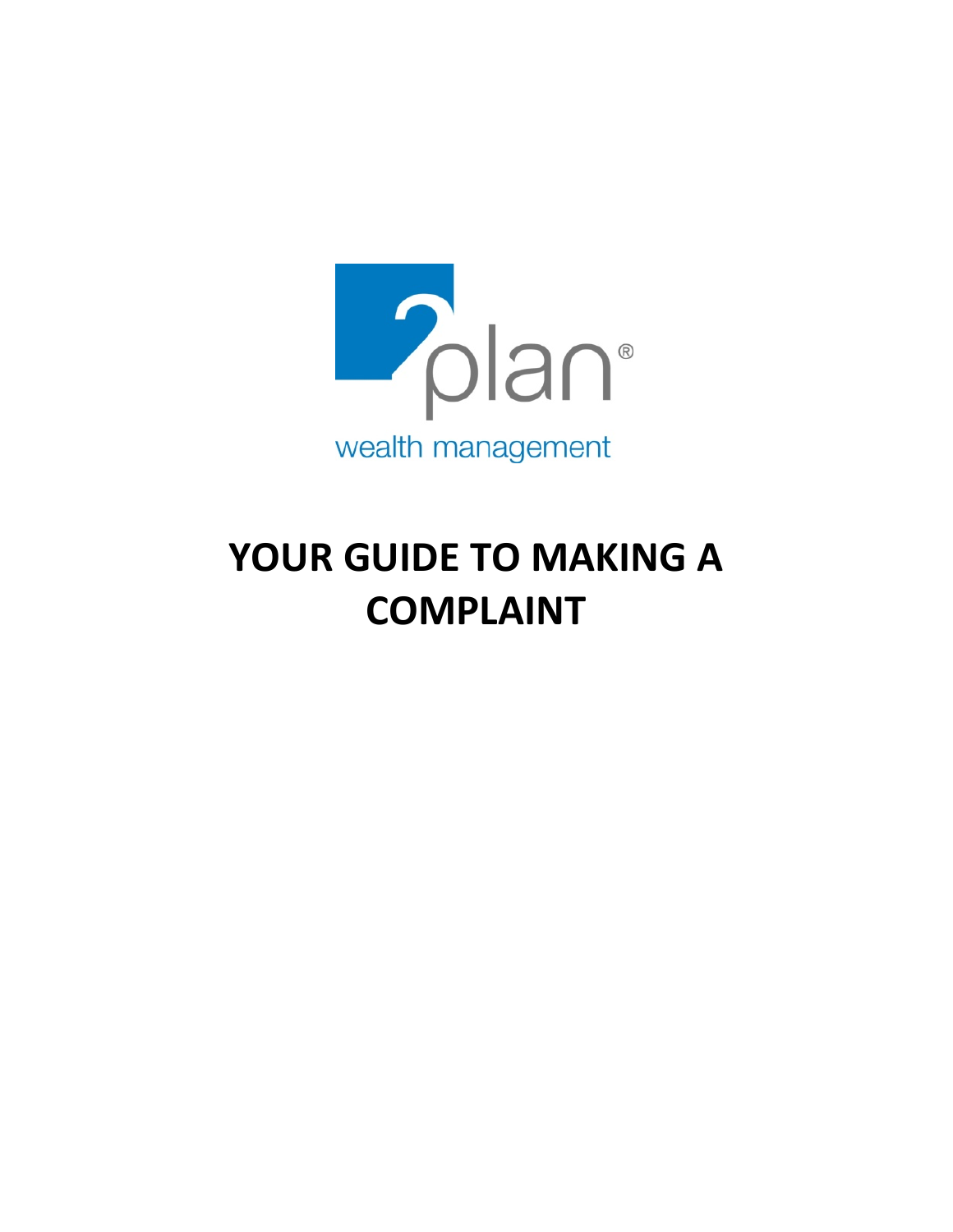

# **MAKING YOUR COMPLAINT**

2plan wealth management always aims to provide the highest possible service to its customers. However, there may unfortunately be occasions when a customer has cause to complain. When this happens, it is important to us that we resolve the issue quickly and to your satisfaction. This leaflet explains our procedure for dealing with complaints.

## **HOW WE WILL DEAL WITH YOUR COMPLAINT**

2plan wealth management is authorised and regulated by the Financial Conduct Authority (FCA). It is entered on the Financial Services Register (www.fca.org.uk/register) under reference 461598.

We are required by the FCA to have appropriate procedures for dealing with complaints.

If there is any aspect of our service about which you are unhappy, then you should contact our compliance team directly, either by telephone or in writing. The members of the team are fully trained to deal with any problems you may have quickly and efficiently.

Most problems can be usually resolved either the same day or on the day following receipt. Some complaints may however, due to their complexity, take more time to investigate. Where this is the case the following process will be followed:

- We will send you a written acknowledgement of your complaint within five business days of receipt of your complaint.
- You will be provided with a copy of this guide together with the name and job title of the person dealing with your complaint.
- We may be able to resolve your complaint based on the information you provide and that which is available to us from our own records.
- It may be necessary, that we may have to ask you for more information to enable us to handle your complaint effectively. If this is the case, we will do so in writing.

When we have decided on our response to your complaint, we will write to you. This letter is called our Final Response Letter. This letter will convey to you the results of our investigation and our final decision. Where we accept your complaint and consider it appropriate to do so, we will set out what redress, if any, we are prepared to offer. If we decide not to accept the complaint, we will explain fully and clearly our reasons for doing so.

If your complaint has still not been resolved within eight weeks of receipt, we will send you:

- a) a letter explaining why we have not resolved your complaint, our reasons for delay and indicating when a Final Response Letter can be expected from us, and
- b) details of your right to refer your complaint to the Financial Ombudsman Service.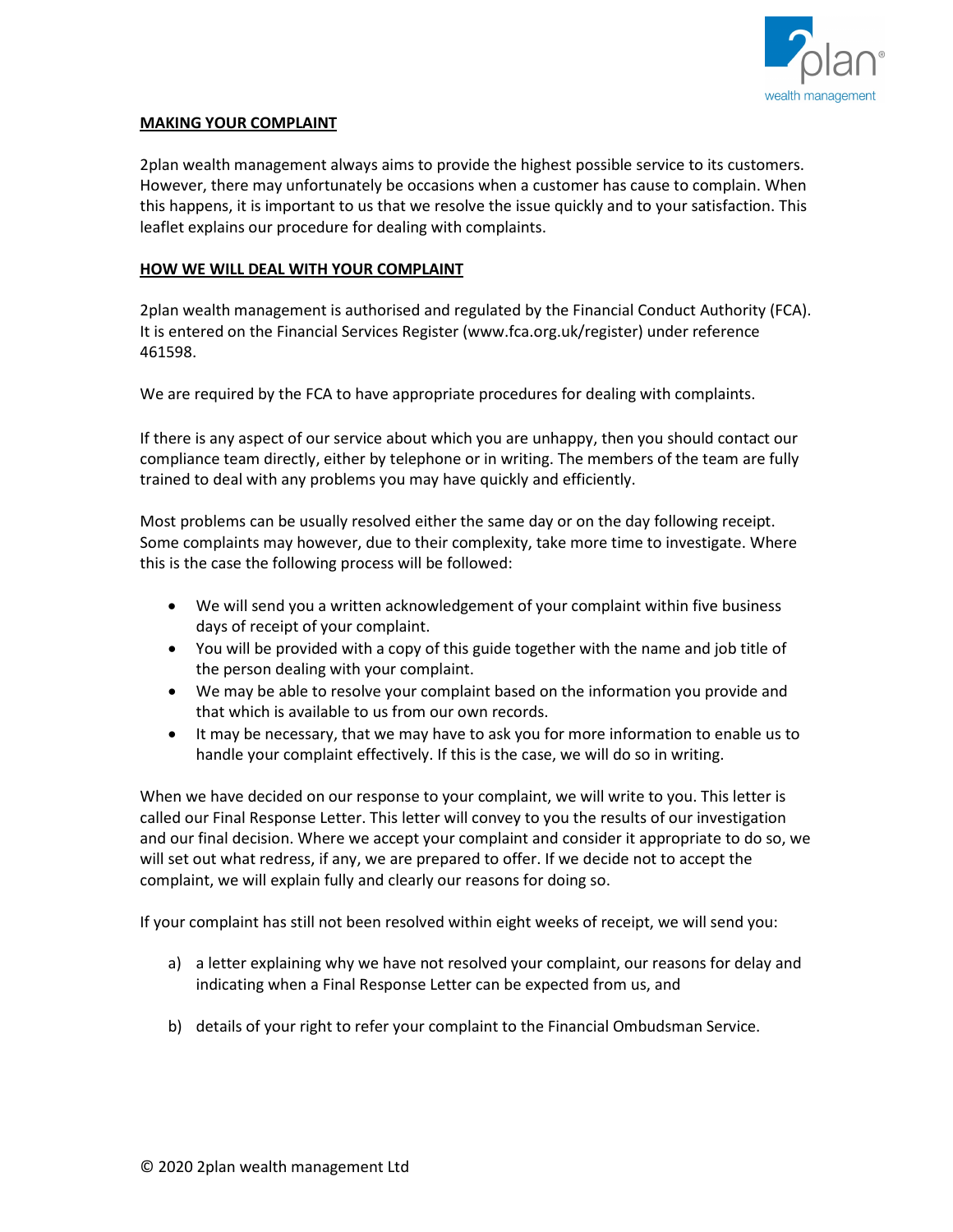

## **Contacting us**

**Due to the recent concerns with the Coronavirus, 2plan wealth management have taken the decision to shut the head office with effect from the 17th March 2020.**

**Therefore, no post will be received until further notice, and any complaints should be notified via email to the following email address:**

#### **[admin@2plan.com](mailto:admin@2plan.com)**

**or by calling**

# **0113 3021371**

9.00am to 5.00pm Monday to Friday For your protection calls may be recorded

## **TAKING YOUR COMPLAINT FURTHER**

2plan wealth management Ltd is a member of the Financial Ombudsman Service. The Ombudsman provides a free and unbiased assessment of complaints referred to it. If, when you have received our Final Response Letter, you remain dissatisfied, you have the right to refer your complaint to the Ombudsman.

You may also refer your complaint to the Ombudsman if you have not received a Final Response Letter within eight weeks of us receiving your compliant.

We will send you a copy of the Financial Ombudsman Service explanatory leaflet, either with our Final Response letter or if we are unable to resolve your complaint earlier, by the end of the eighth week following the receipt of your complaint. You may ask us at any time, to send a copy of Financial Ombudsman Service explanatory leaflet to you.

If you would like the Financial Ombudsman Service to look into your complaint, then you must contact them within six months of the date of our Final response letter to you.

Should the Ombudsman be unable to resolve your complaint, you can then refer this for civil action through the UK legal system.

#### **Contacting the Financial Ombudsman**

If you wish to contact the Financial Ombudsman, you can write to them at

**Financial Ombudsman Service Exchange Tower Harbour Exchange Square London E14 9SR**